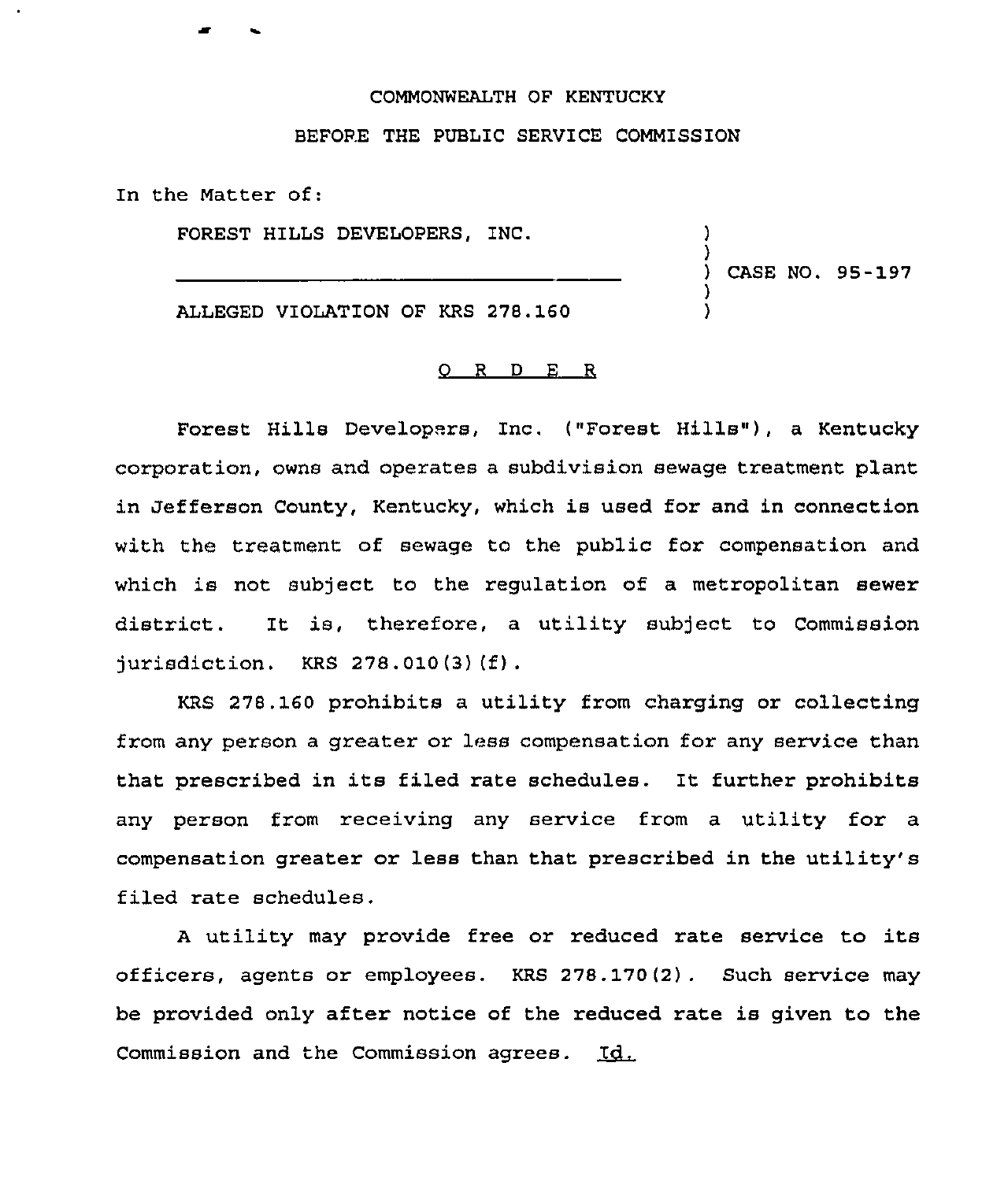During proceedings before this Commission in Case No. 94-264,<sup>1</sup> Forest Hills' president testified that the utility is providing free service to present and former officials. Commission records do not indicate that the Commission has agreed to the provision of free service or that Forest Hills has submitted this rate to the Commission for review.

Based on its review of the testimony in Case No. 94-264 and being otherwise sufficiently advised, the Commission finds that a <u>prima facie</u> case exists that Forest Hills has failed to comply with ased<br>other<br>facie<br>'<sup>0.160</sup> KRS 278.160.

The Commission, on its own motion, HEREBY ORDERS that:

1. Forest Hills shall appear before the Commission on July 6, 1995 at 9:30 a.m., Eastern Daylight Time, in Hearing Room 1 of the Commission's offices at 730 Schenkel Lane, Frankfort, Kentucky, for the purpose of presenting evidence concerning the alleged violations of KRS 278.160 and KRS 278.170, and of showing cause why it should not be subject to the penalties prescribed in KRS <sup>278</sup> . 990 (1) for its alleged violations.

2. Forest Hills shall submit to the Commission within 20 days of the date of this Order a written response to the allegations contained herein.

3. The record of Case No. 94-264 is incorporated by reference into the record of this proceeding.

 $-2-$ 

 $\mathbf{1}$ Case No. 94-264, Application of Forest Hills Developers Sewage Treatment Plant for an Adjustment of Rates Pursuant to The Alternative Rate Adjustment Procedure for Small Utilities. T.R., Vol. III at 71-73.